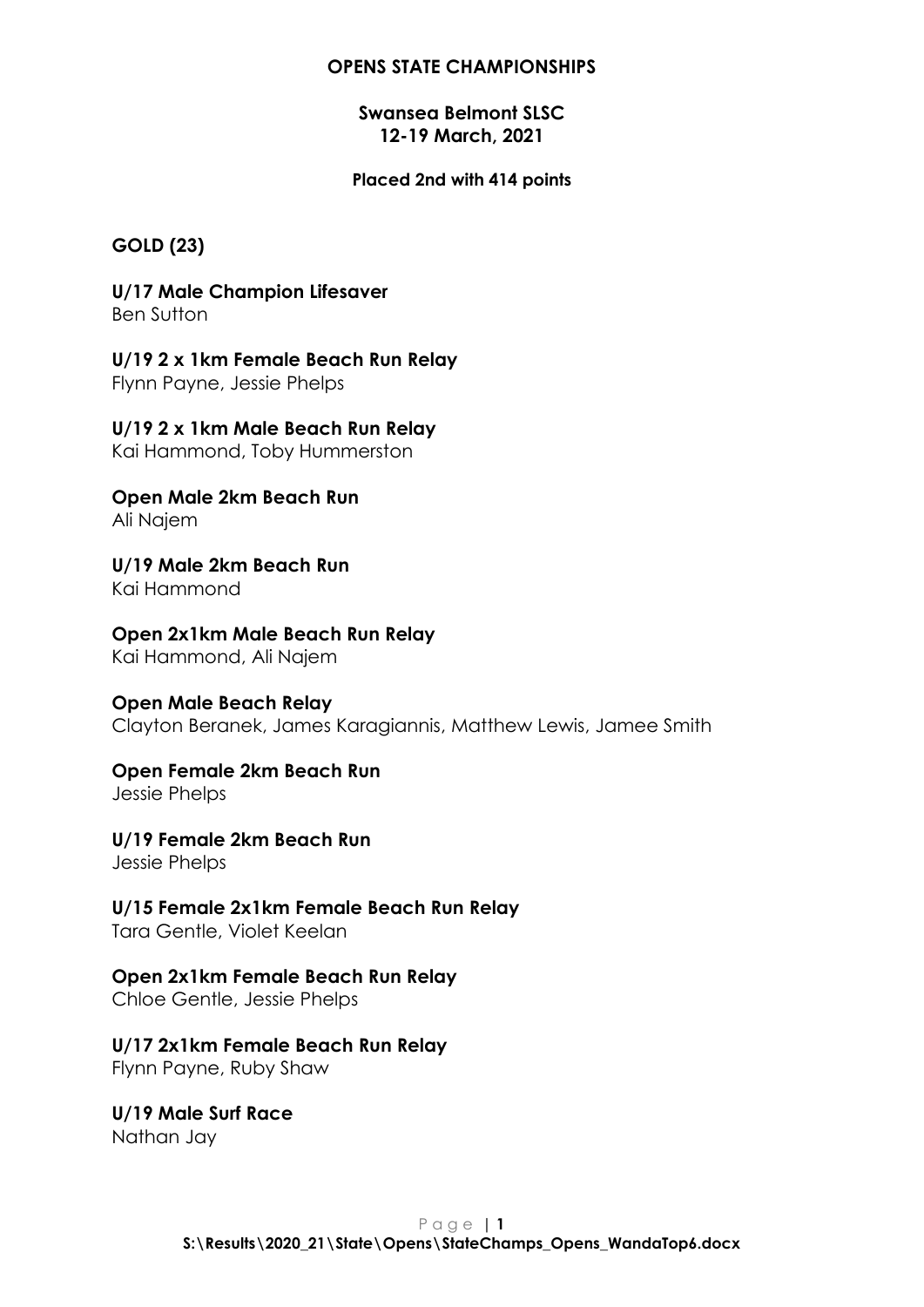## **Swansea Belmont SLSC 12-19 March, 2021**

## **Placed 2nd with 414 points**

## **GOLD (CONTINUED) (23)**

**U/15 Male Surf Race** Fletcher Warn

**U/19 Male Surf Team** Riley Dixon, Nathan Jay, Nicholas Middleton, Noah Steiner

**Open Male 5 Person R&R** Brock Douglas, Colin Jones, Kurt Melville, Grant Sandstrom, Stuart Smith

**U/19 Male Iron Man** Nathan Jay

**Open Male Board Rescue** Hayden Allum, Nathan Smith

**U/19 Male Rescue Tube Rescue** Riley Dixon, Nicholas Middleton, Zachary Roja, Finn Ross

# **U/19 Male Taplin Relay (3 person)**

Nathan Jay, Nicholas Middleton, Noah Steiner

**U/19 Male Surf Belt Race** Riley Dixon

**U/19 Female Rescue Tube Rescue** Kaimana Fittock, Mia Ross, Rachel Sothern, Kiera Warn

## **U/15 Female Cameron Relay**

Tahli Christensen, Hanah Dalgleish, India Hulbert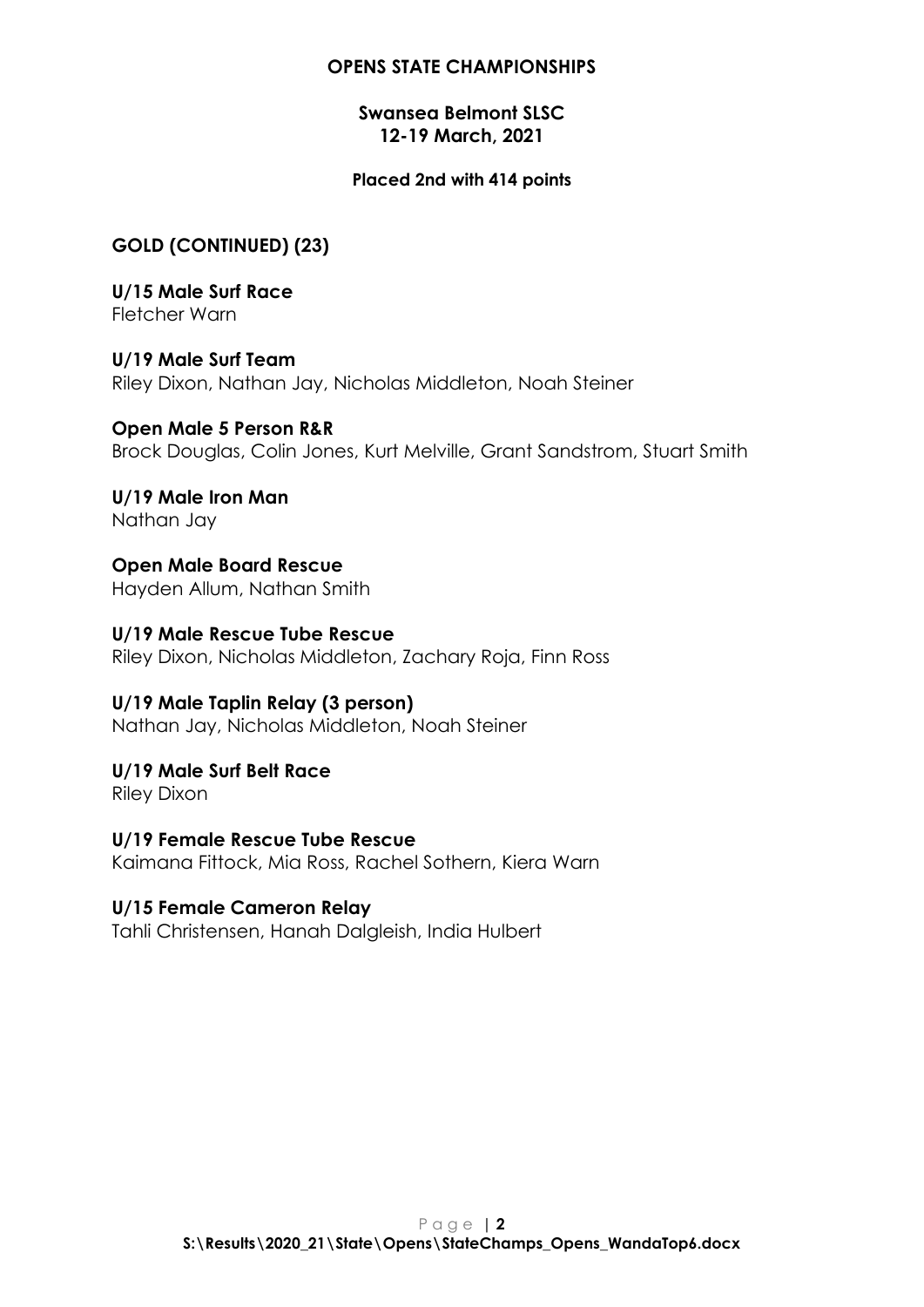## **Swansea Belmont SLSC 12-19 March, 2021**

**Placed 2nd with 414 points**

## **SILVER (16)**

**U/15 Female Champion Lifesaver** Chelsea Sutton

**U/19 2 x 1km Female Beach Run Relay** Zara Lammers, Ruby Shaw

**Open Male Beach Sprint** Jamee Smith

**Open Female 2km Beach Run** Chloe Gentle

**U/17 Female 2km Beach Run** Flynn Payne

**U/15 Female 2km Beach Run** Violet Keelan

**U/17 Female Beach Sprint** Zara Lammers

**U/19 Male Surf Race** Riley Dixon

**Open Male Surf Team** Hayden Allum, Nathan Jay, Nathan Smith, Nicholas Middleton

**U/19 Male Board Rescue** Riley Dixon, Noah Steiner

**U/19 Female Surf Race** Kaimana Fittock

**Over 24 Restricted Female Surf Race** Taylar Puskaric

**Open Female Surf Team** Carla Papac, Elyssa Pierce, Britney Pierce, Taylar Puskaric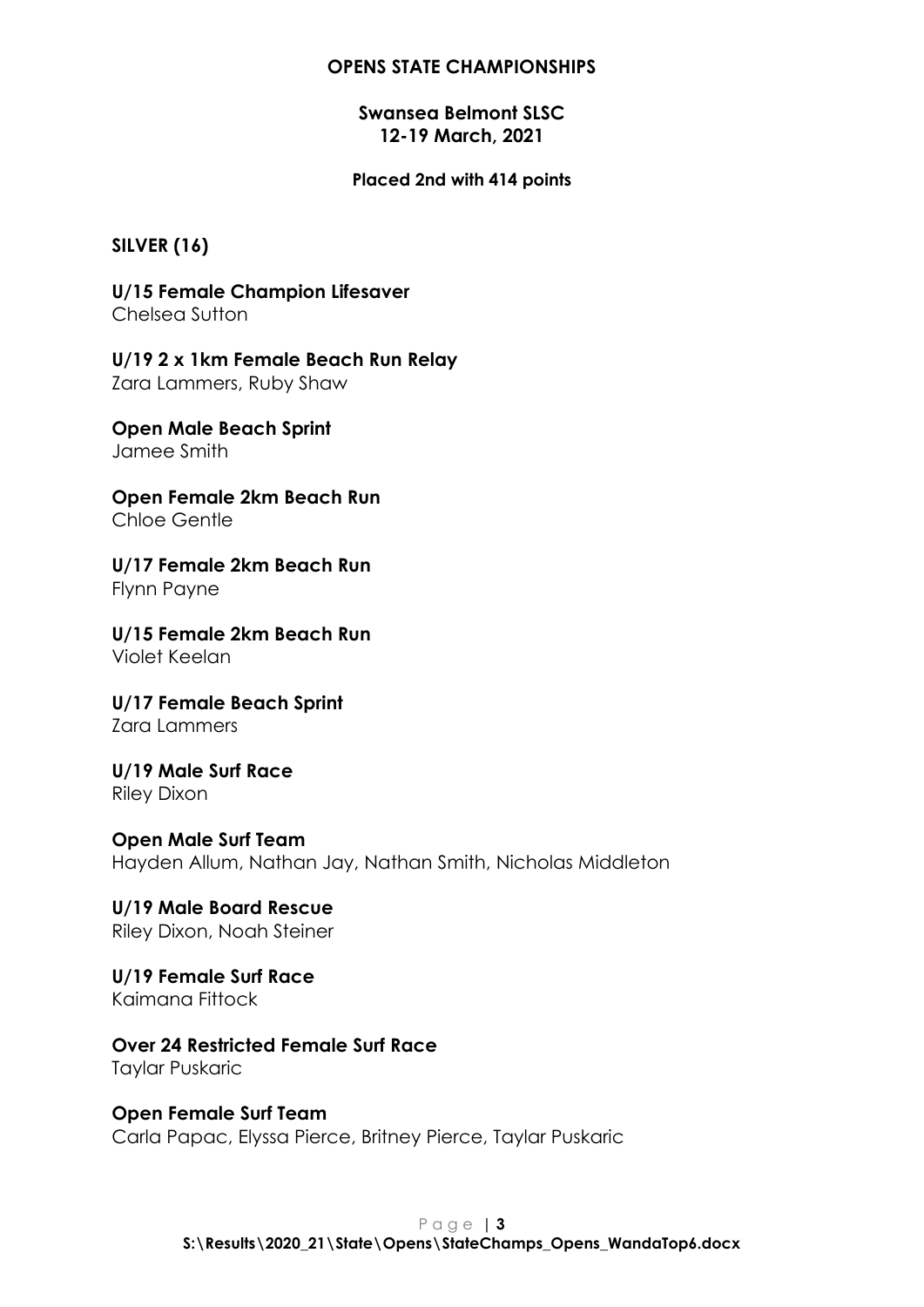## **Swansea Belmont SLSC 12-19 March, 2021**

## **Placed 2nd with 414 points**

## **SILVER (CONTINUED) (16)**

**U/15 Female Surf Team** Tahli Christensen, Isabella Cox, Hanah Dalgleish, India Hulbert

#### **U/15 Female Iron Woman** India Hulbert

## **Open 6 Person R&R**

Emily Caterson, Brock Douglas, Blake McCrindle, Kurt Melville, Grant Sandstrom, Stuart Smith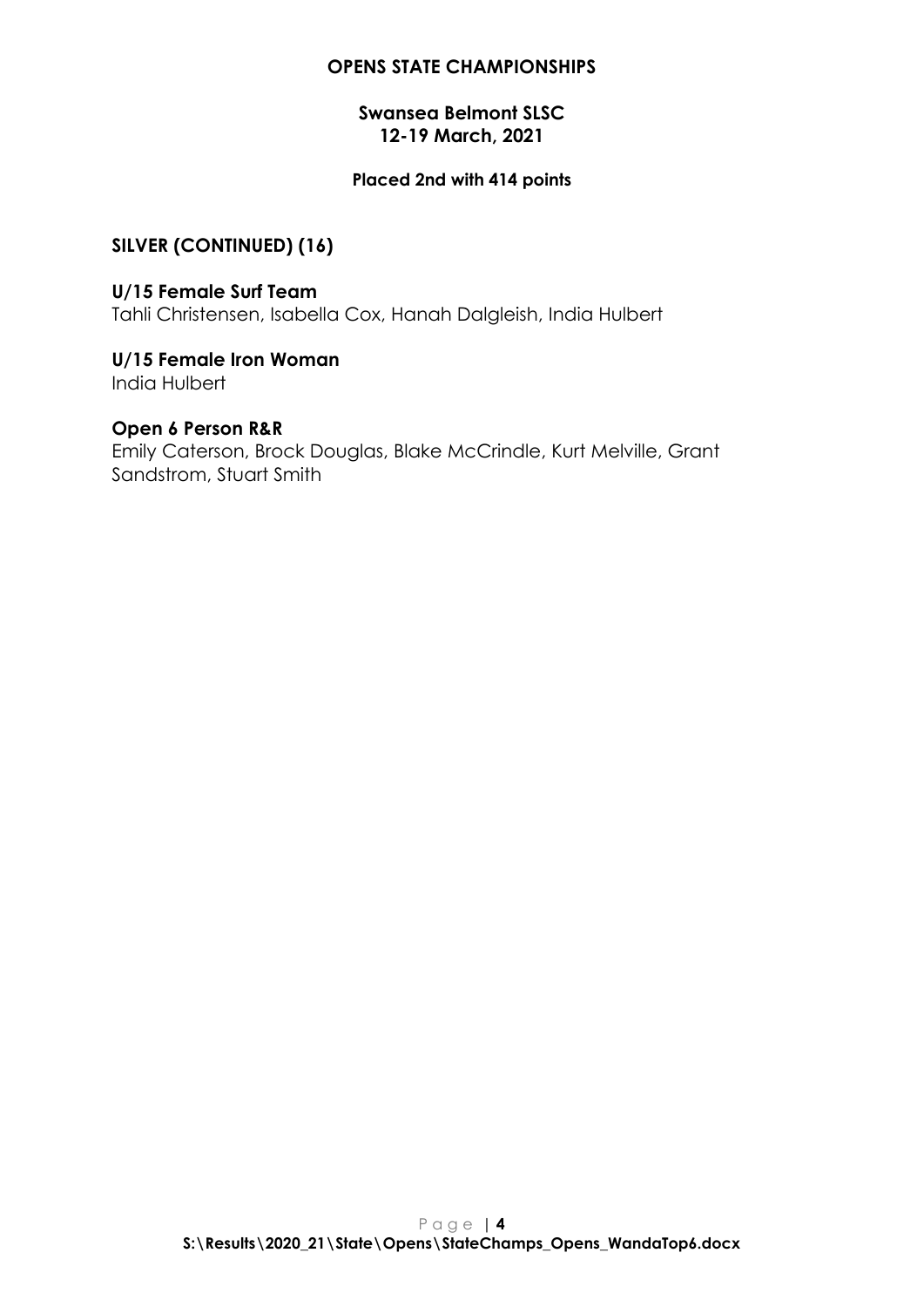## **Swansea Belmont SLSC 12-19 March, 2021**

#### **Placed 2nd with 414 points**

## **BRONZE (22)**

## **U/23 Male Surf Boat**

Wanda Weapons – Jack Kenning, Matthew Pescud, Bradley Querzoli, Jack Spooner, Jack Watson, Nathan Spinner (Sweep)

#### **U/23 Female Surf Boat**

Wanda Wedgies – Amy Grice, Sorrell Handforth, Stephanie Kentwell, Mollie Lombo, Brendan MacAlpine (Sweep)

## **U/15 2x1km Male Beach Run Relay**

Alexander Romanos-Regas, Taj Wicks

## **Open 2x1km Male Beach Run Relay**

Lachlan Crawford, Jesse Thus

## **Open 2x1km Female Beach Run Relay**

Melissa Campbell, Annika Durante

#### **U/19 Mixed Beach Relay**

Kai Hammond, Toby Hummerston, Zara Lammers, Jessie Phelps

## **U/15 Mixed Beach Relay**

Tara Gentle, Alexander Romanos-Regas, Jade Tattam, Taj Wicks

#### **U/19 Male Surf Race** Noah Steiner

**U/15 Male Iron Man** Fletcher Warn

#### **U/19 Male Surf Belt Race** Nicholas Middleton

#### **U/19 Female Surf Race** Kiera Warn

## **U/17 Female Surf Race**

Scarlet Cameron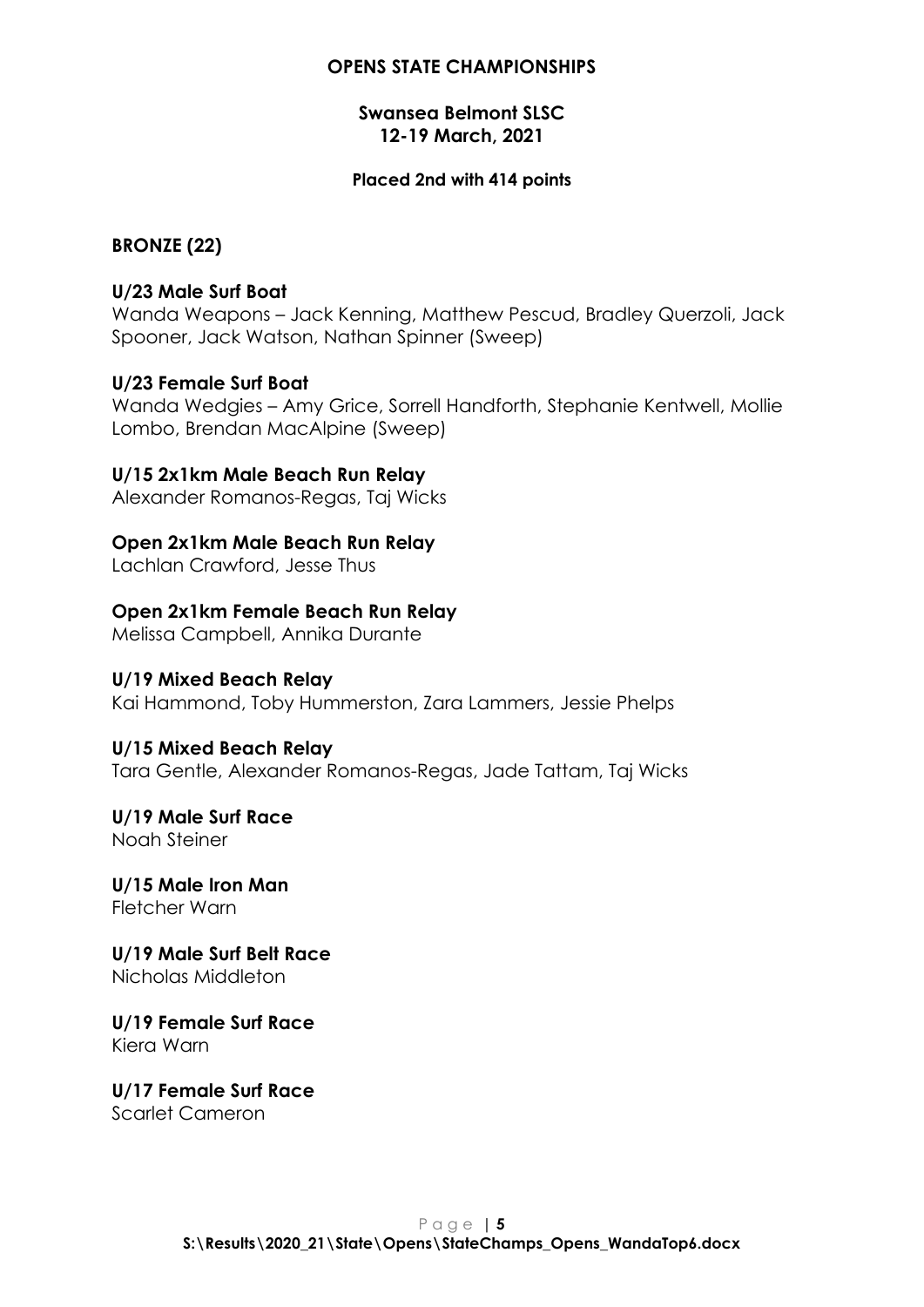## **Swansea Belmont SLSC 12-19 March, 2021**

#### **Placed 2nd with 414 points**

## **BRONZE (CONTINUED) (22)**

**Over 24 Restricted Female Surf Race** Elyssa Pierce

**Open Female Board Rescue** Carla Papac, Britney Pierce

**U/19 Female Single Ski** Kaimana Fittock

**U/17 Female Single Ski Relay** Logan Galea, Zoe Jay, Tahlia Roja

**Open Female Board Race** Britney Pierce

**Open Female Board Relay** Carla Papac, Britney Pierce, Taylar Puskaric

**Open Female Surf Belt** Britney Pierce

**U/17 Female Board Relay** Charli Cash, Maya Dixon, Tahlia Roja

**U/15 Female Board Relay** Tahli Christensen, Hanah Dalgleish, India Hulbert

**Open Mixed 5 Person R&R** Emily Caterson, Brock Douglas, Blake McCrindle, Grant Sandstrom, Katie Spinner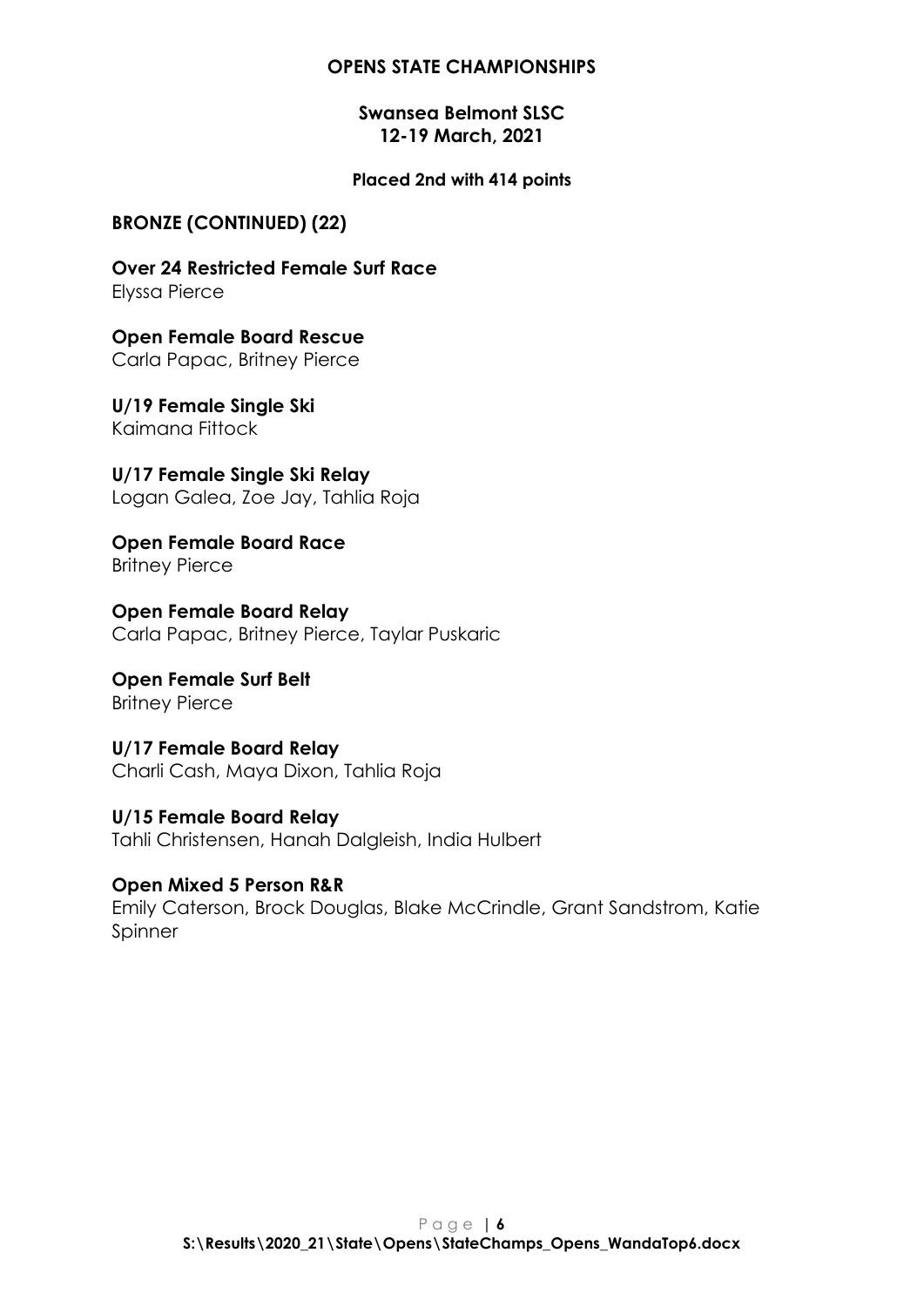## **Swansea Belmont SLSC 12-19 March, 2021**

#### **Placed 2nd with 414 points**

#### **4TH PLACE (24)**

**U/17 Female Champion Lifesaver** Teagan Thatcher

**Open Male 2km Beach Run** Lachlan Crawford

**U/17 Male 2km Beach Run** Toby Hummerston

**U/15 Male 2km Beach Run** Taj Wicks

**U/17 Female 2km Beach Run** Ruby Shaw

**Open Mixed Beach Relay** James Karagiannis, Zara Lammers, Matthew Lewis, Flynn Payne

**U/19 Male Surf Race** Nicholas Middleton

**Over 24 Restricted Male Surf Race**

Hayden Allum

**Open Male Iron Man** Hayden Allum

**U/19 Male Iron Man** Nicholas Middleton

**U/19 Male Board Rescue** Nicholas Middleton, Zachary Roja

**U/19 Male Board Race** Nathan Jay

**U/19 Male Board Relay** Nathan Jay, Nicholas Middleton, Noah Steiner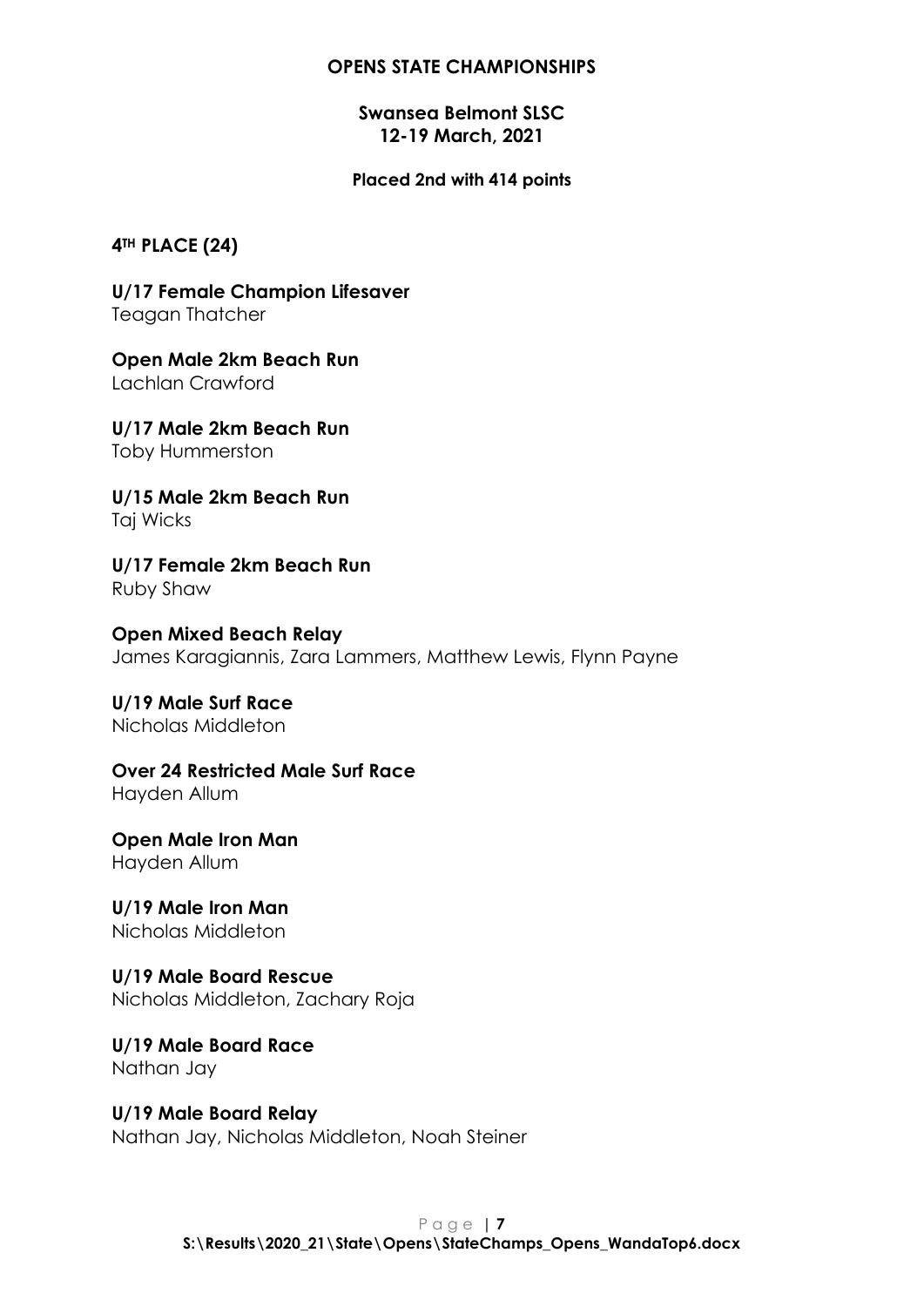## **Swansea Belmont SLSC 12-19 March, 2021**

#### **Placed 2nd with 414 points**

## **4TH PLACE (CONTINUED) (24)**

**U/17 Male Surf Belt Race** Henri Carrera

**U/15 Female Surf Race** India Hulbert

**U/19 Female Surf Team** Kaimana Fittock, Mia Ross, Rachel Sothern, Kiera Warn

**U/17 Female Surf Team** Scarlet Cameron, Charli Cash, Zoe Jay, Kaitlyn Middleton

**Open Female Iron Woman** Elyssa Pierce

**U/15 Female Board Rescue** Tahli Christensen, India Hulbert

**Open Female Rescue Tube Rescue** Charli Cash, Elyssa Pierce, Britney Pierce, Georgia Sinclair

**Open Female Taplin Relay (3 person)** Emily Eaves, Carla Papac, Britney Pierce

**Open Female Double Ski** Elyssa Pierce, Georgia Sinclair

**U/17 Female Board Race** Charli Cash

**Open Mixed 5 Person R&R** Joanna Axiotis, Kurt Melville, Stuart Smith, Joanna Stavrou, Courtney Warn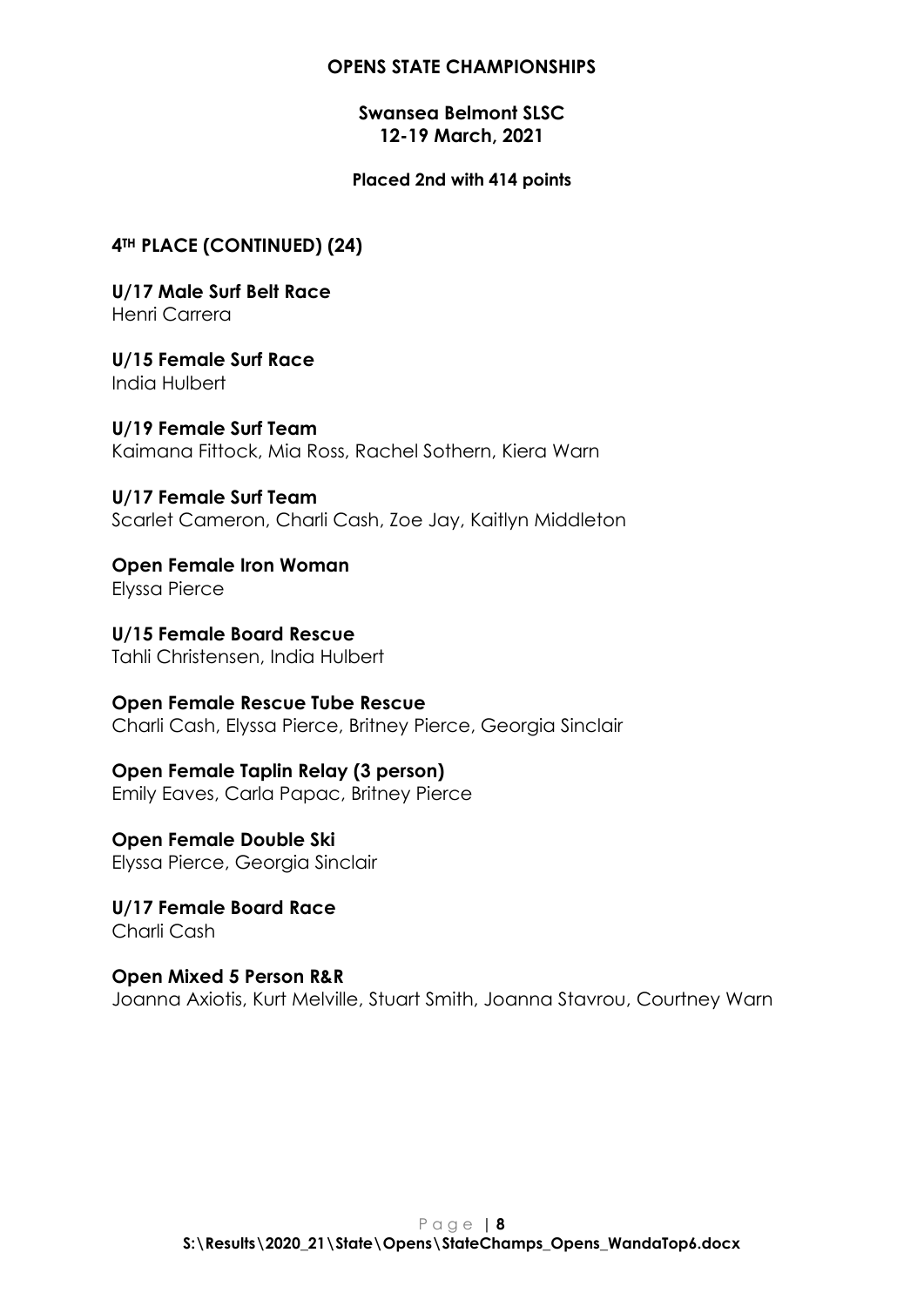## **Swansea Belmont SLSC 12-19 March, 2021**

#### **Placed 2nd with 414 points**

**5TH PLACE (10)**

**U/15 Female Beach Flags** Jade Tattam

**Open Female 2km Beach Run** Melissa Campbell

**Over 24 Restricted Male Surf Race** Nathan Smith

**U/17 Male Surf Team** Henri Carrera, Noah Doran, Sam Hulbert, Morgan Lloyd, Benjamin Sutton

**U/19 Male Taplin Relay (3 person)** Riley Dixon, Zachary Roja, Finn Ross

**U/15 Male Board Race** Fletcher Warn

**U/17 Male Surf Belt Race** Sam Hulbert

**Open Female Board Race** Elyssa Pierce

**Open Female Board Relay** Emily Eaves, Elyssa Pierce, Tahlia Roja

**Open Female Surf Belt** Emily Eaves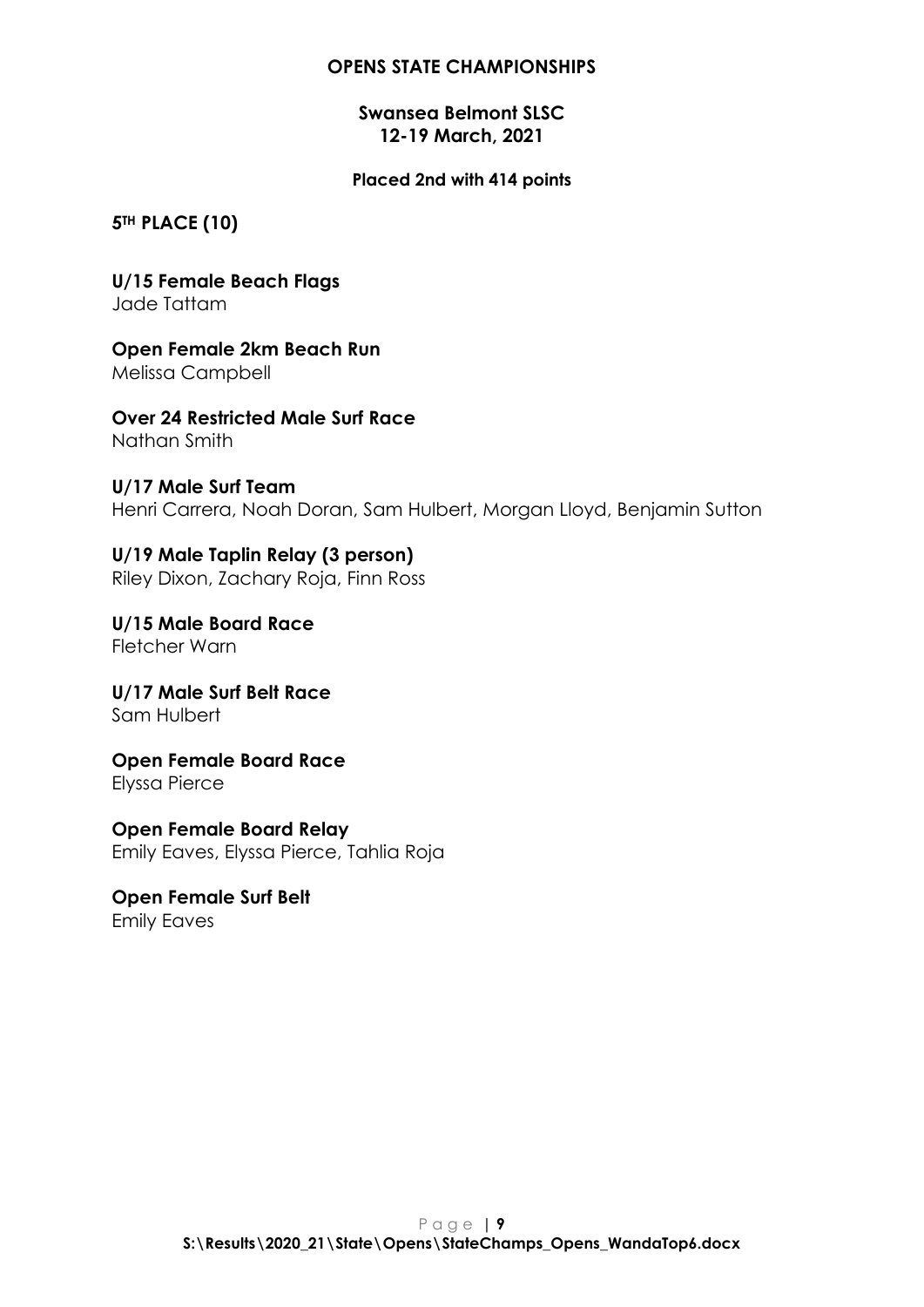## **Swansea Belmont SLSC 12-19 March, 2021**

#### **Placed 2nd with 414 points**

## **6TH PLACE (16)**

## **Open Surf Boat Relay**

Wanda Wedgies – Amy Grice, Sorrell Handforth, Stephanie Kentwell, Mollie Lombo, Brendan MacAlpine (Sweep)

**Open Female Champion Lifesaver** Lara Hughes

**U/15 Female Beach Sprint** Tara Gentle

**U/17 Male Surf Race** Sam Hulbert

**U/19 Male Iron Man** Noah Steiner

#### **Open Male Rescue Tube Rescue**

Henri Carrera, Christopher Kilmurray, Callum Redrup, John Woods

**U/19 Male Surf Belt Race** Zachary Roja

**U/19 Female Surf Team** Scarlet Cameron, Kaitlyn Middleton

**Open Female Iron Woman** Britney Pierce

**U/19 Female Iron Woman** Kaimana Fittock

**Open Female Single Ski Relay** Carla Papac, Britney Pierce, Georgia Sinclair

**U/19 Female Single Ski Relay** Kaimana Fittock, Mia Ross, Rachel Sothern

**Open Female Double Ski** Emily Eaves, Britney Pierce